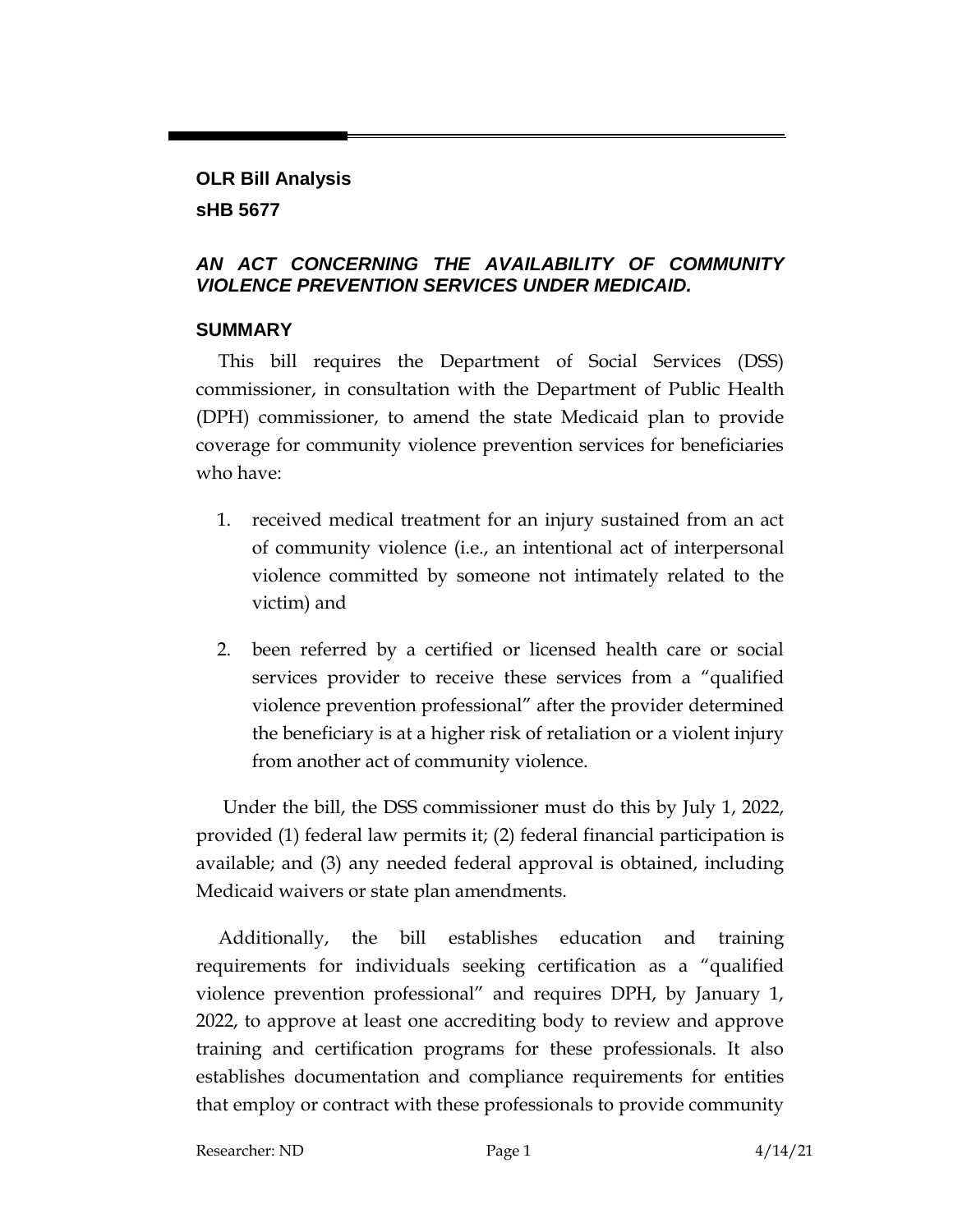violence prevention services.

EFFECTIVE DATE: October 1, 2021

## **COMMUNITY VIOLENCE PREVENTION SERVICES**

The bill defines "community violence prevention services" as evidenced-based, trauma-informed, supportive, and nonpsychotherapeutic services provided by a qualified violence prevention professional to:

- 1. promote improved health outcomes and positive behavioral change,
- 2. prevent injury recidivism, and
- 3. reduce the likelihood that victims of community violence will commit or promote violence themselves.

Under the bill, these services may be provided within or outside of a clinical setting and may include the provision of the following services to community violence victims: peer support or counseling, mentorship, conflict mediation, crisis intervention, targeted case management, referrals to certified or licensed health care or social services providers, patient education, or screening services.

# **QUALIFIED VIOLENCE PREVENTION PROFESSIONALS**

### *Training Requirements*

Under the bill, a prevention professional (see BACKGROUND) seeking certification as a qualified violence prevention professional must:

- 1. complete at least six months of full-time equivalent experience in providing community violence prevention services through employment, volunteer work, or an internship;
- 2. complete a DPH-approved accredited training and certification program for qualified violence prevention professionals or be certified as a violence prevention professional by the Health Alliance for Violence Intervention before October 1, 2021;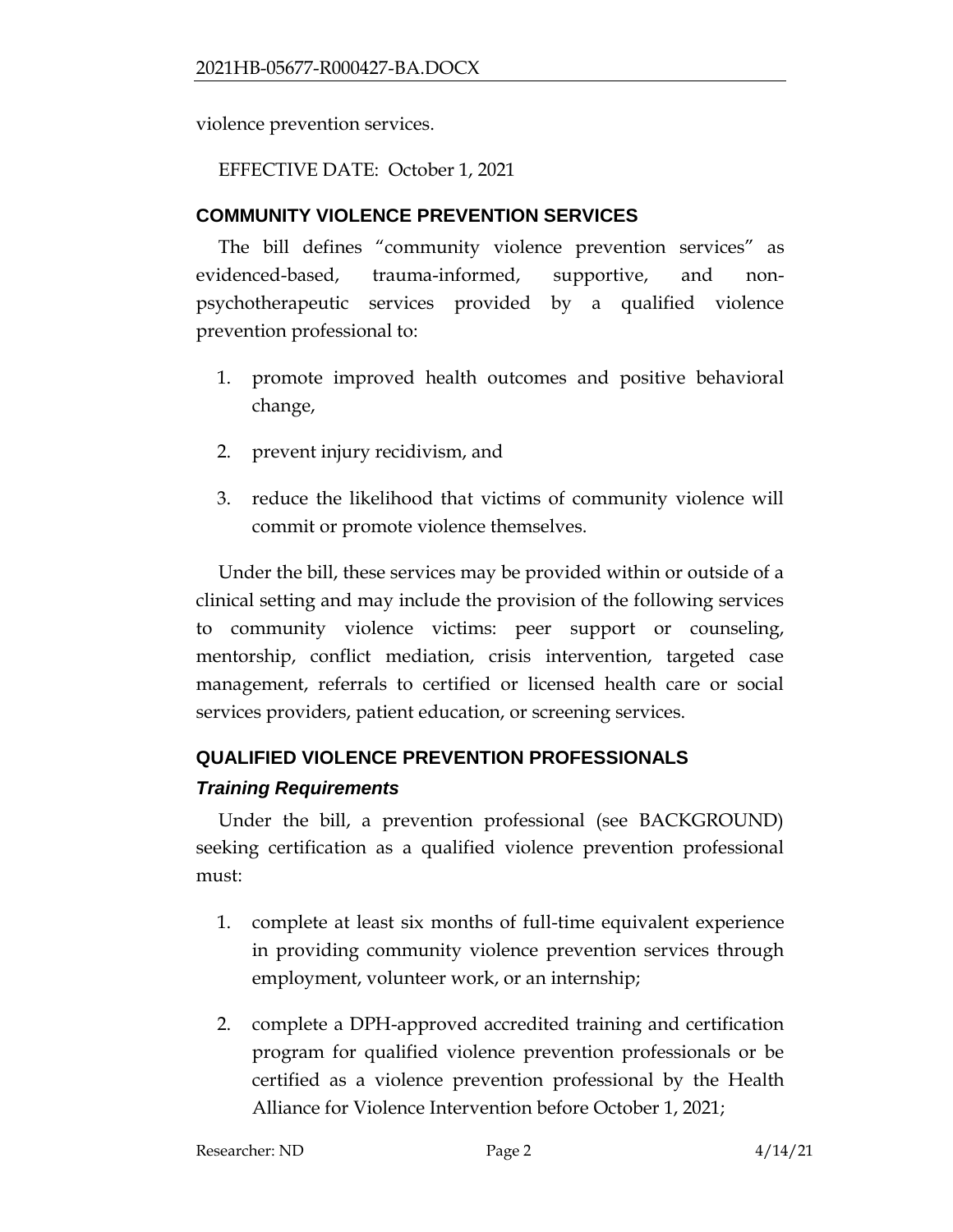- 3. annually complete at least four hours of continuing education offered by the Health Alliance for Violence Intervention or any other DPH-approved provider of community violence prevention services; and
- 4. satisfy any other requirements DPH establishes.

## *Accrediting Body*

The bill requires DPH, by January 1, 2022, to approve at least one accrediting body to review and approve training and certification programs for qualified violence prevention professionals. The accrediting body may be governmental or nongovernmental and must have expertise in community violence prevention.

Under the bill, the accrediting body must approve programs it determines, in its discretion, will adequately prepare individuals to provide community violence prevention services to community violence victims. The bill requires these programs to include at least 35 hours of training and address:

- 1. the profound effects of trauma and violence and the basics of trauma-informed care;
- 2. community violence prevention strategies, including conflict mediation and retaliation prevention;
- 3. case management and advocacy practices; and
- 4. HIPAA's patient privacy requirements.

### *Documentation and Compliance*

The bill requires any entity that employs or contracts with a qualified violence prevention professional to provide community violence prevention services to:

- 1. maintain documentation that the professional has met the qualifications listed above and
- 2. ensure that the professional complies with any applicable state